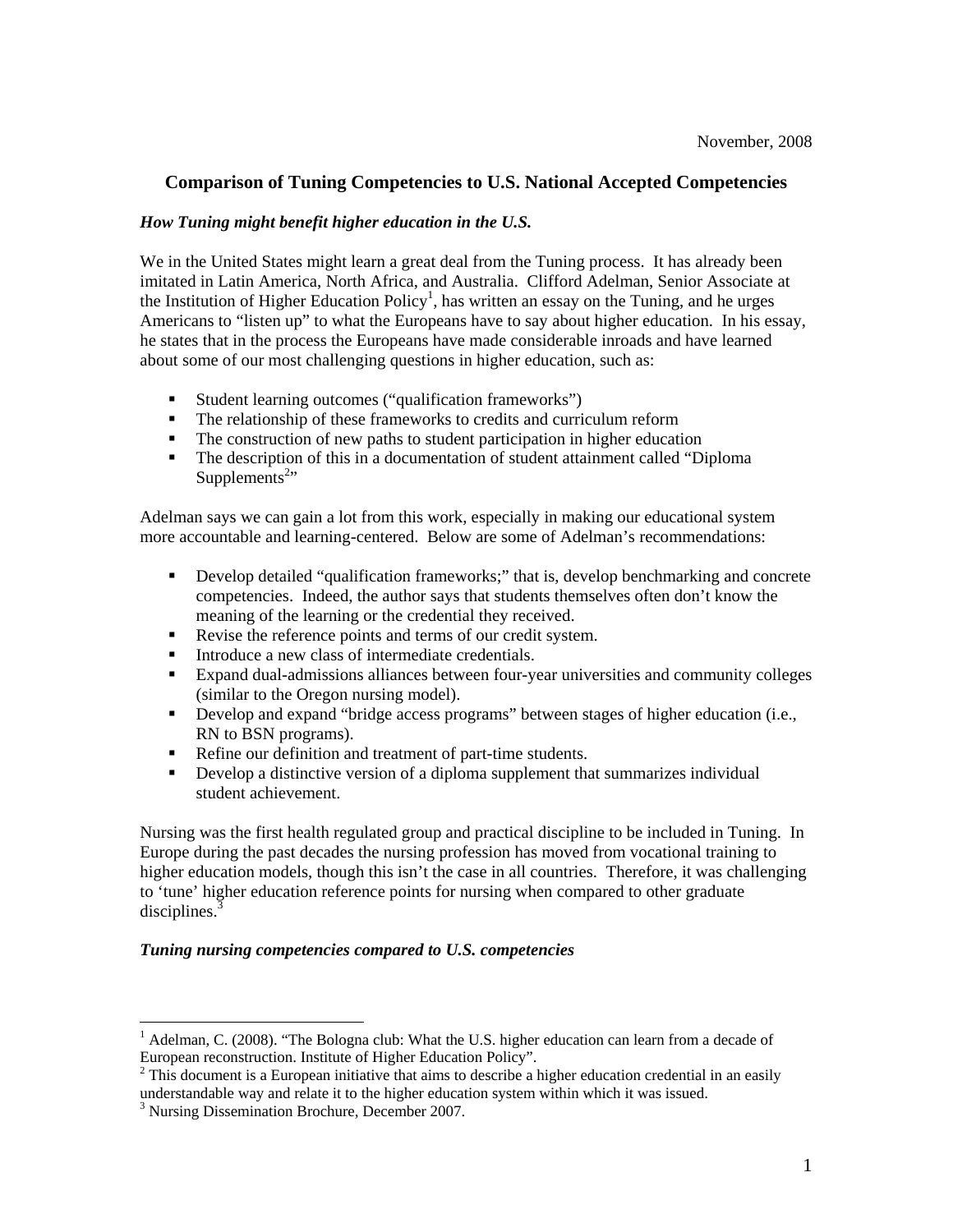While the competencies are categorized differently, the Tuning competencies are closely mirrored to the national U.S. competencies. Below are some of the descriptors from each set of competencies, showing how the competencies converge. In all of the competencies reviewed there was overlap among the competencies described, so some of that overlap can be seen below.

#### **Tuning Competency 1: Professional Values and the Role of the Nurse**

This competency includes the following: professional, ethical, regulatory and legal codes; using non-judgmental, caring attitude; promoting support and comfort; within practice scope; challenge current systems; using evaluation to improve performance.

## **United States Comparisons**

## **AACN<sup>4</sup> – Essentials of Baccalaureate Education**

Essential VIII is *Professionalism and professional values*, and this includes the values of altruism, autonomy, human dignity, integrity, and social justice. This essential addresses professional boundaries; appearance; own beliefs and values; patient confidentiality; prevent unsafe practices; articulate the pursuit of excellence; appreciation of history and issues; assume accountability, and demonstrate moral, ethical, and legal conduct. AACN has a major focus on professionalism. In their *baccalaureate generalist nursing practice* essential, they address delivering compassionate and respectful patient care and engaging in caring and healing techniques.

## **NCLEX® Activity Statements5**

Integrated in *management of care:* ethical practice, legal rights and responsibilities; advocacy; delegation, supervision; informed consent; advance directives; and confidentiality/information security.

## **NLN Associate Degree Competencies<sup>6</sup>**

*Professional behaviors* is a competency that encompasses: ethical, legal and regulatory standards; unsafe practice; accountability and delegation; advocacy; confidentiality; practice within limitations; member of organizations; role model; impact of economic, political, social and demographics on healthcare; lifelong learning; develop and implement a plan to meet self learning need; and professional boundaries.

## **QSEN Competencies<sup>7</sup>**

 $\overline{a}$ 

<sup>&</sup>lt;sup>4</sup> AACN Essentials include: I) Liberal education for baccalaureate generalist nursing practice; II) Basic organizational and systems leadership for quality care and patient safety; III) Scholarship and evidencebased practice; IV) Information management and application of patient care technology; V) Health care policy, finance, and regulatory environments; VI) Interprofessional communication and collaboration for improving patient health outcomes; VII) Clinical prevention and population health;VIII) Professionalism and professional values; IV) Baccalaureate generalist nursing practice 5

NCLEX**®** activity statements include 1) Management of care; 2) Safety and infection control; 3) Health promotion and maintenance; 4) Psychosocial integrity; 5) Basic care and comfort; 6) Pharmacologic and parenteral therapies; 7) Reduction of Risk potential; 8) Physiological adaptation

 $6$  NLN Associate Degree competencies include 1) Professional behaviors; 2) Communication; 3) Assessment; 4) Clinical decision making; 5) Caring interventions; 6) Teaching and learning; 7) Collaboration; 8) Managing care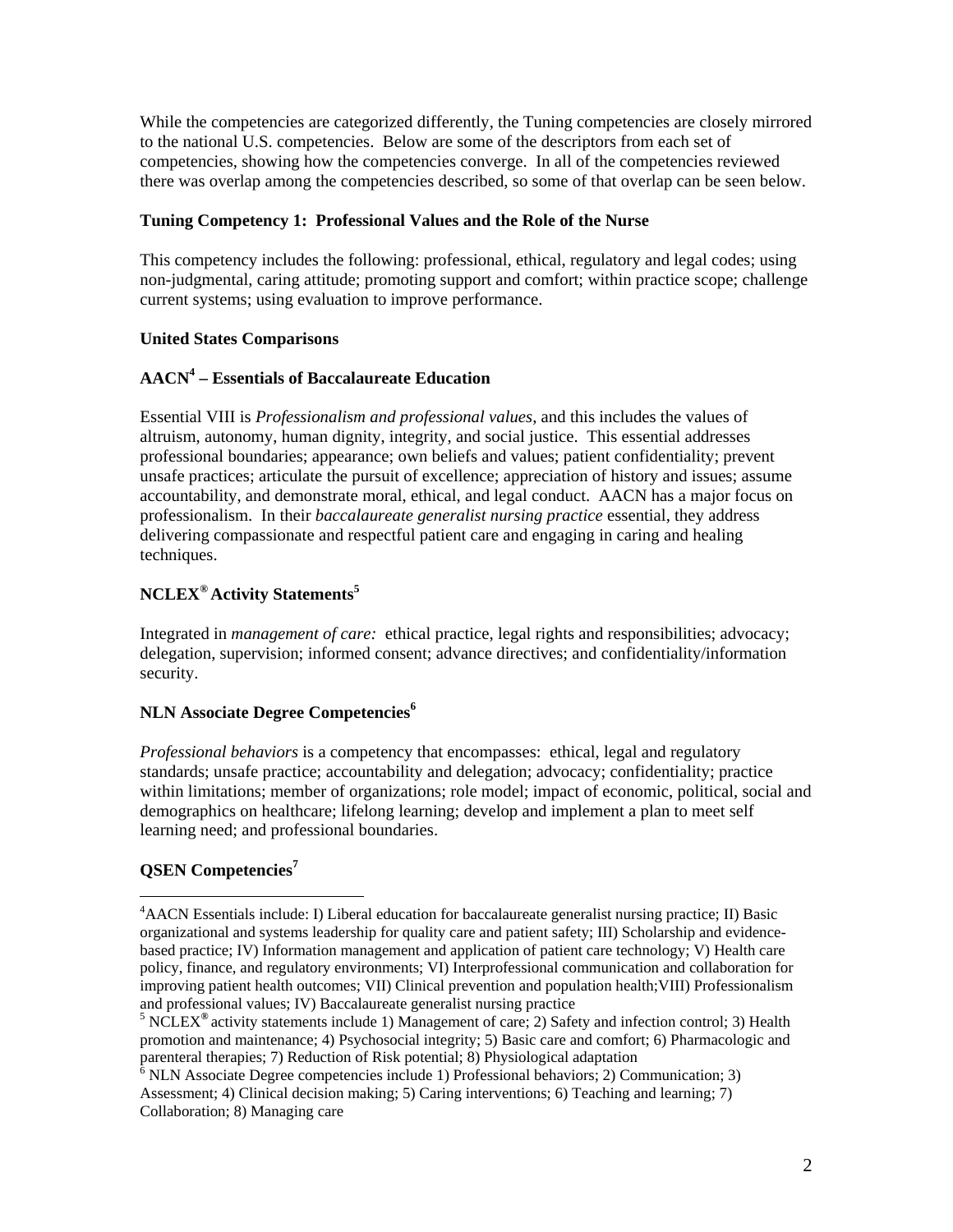Professionalism is integrated throughout their competencies, and this is intentional as they don't see "Professional" as separate. "Ethical and legal" and examining roles are addressed in Patient-Centered Care. Scopes of team members is discussed in Teamwork and Collaboration. Professionalism does seem to be adequately integrated.

## **Tuning Competency 2: Nursing Practice and Clinical Decision Making**

This competency includes assessment with focus on environmental, physical, social, psychological, spiritual, and cultural factors; risk management; interpret changes in status; care planning; synthesize data; make sound judgments; use modern technology, including telenursing, multimedia, and Web resources; provide optimum care safely; safely administer therapies; emotional, physical and personal needs; care throughout lifespan; educate and supervise patients and families.

## **United States Comparisons**

## **AACN Essentials**

Their essential IX *baccalaureate generalist nursing practice,* incorporates much of this, including creating a safe environment; implementing evidence-based and family and patient care; delivering patient-centered and evidence-based care; implement holistic care across the lifespan; monitoring of treatment effectiveness and patient outcomes; comprehensive assessments; patient teaching; transitions of care promoting patient safety (hand-offs); demonstrating clinical judgment and accountability; maximizing health; psychomotor skills; use of complementary modalities; spiritual beliefs; emergency preparedness; a tolerance for ambiguity. Technology competencies are presented under *information management and application of patient care technology,* including patient care technologies; telecommunications; CIS systems; standard terminology; evaluating data from other sources; data confidentiality.

## **NCLEX® Activity Statements**

*Safety and infection control*: This activity statement incorporates safety and infection control, including protecting clients, family/significant others and health care personnel from health and environmental hazards. *Management of care* includes resource management. *Health promotion and maintenance* includes principles of teaching/learning; techniques of physical assessment; self care; growth and development. *Psychological integrity* includes religious and spiritual influences on health, as well as a focus on psychosocial factors; therapeutic communication. *Basic care and comfort* includes non-pharmacologic interventions and complementary therapies, while *Pharmacological and parenteral therapies* include medication administration, including parenteral/intervenous therapies. *Reduction of risk potential* includes therapeutic therapies and potential for complications of diagnostic tests/treatments/procedures. *Physiological adaptation*  includes unexpected response to therapies; medical emergencies; unexpected response to therapies.

#### **NLN Associate Degree Competencies**

<sup>-&</sup>lt;br>7  $\frac{7}{1}$  OSEN competencies include: 1) Patient-centered care; 2) Teamwork and collaboration; 3) Evidence-based practice; 4) Quality improvement; 5) Safety; 6) Informatics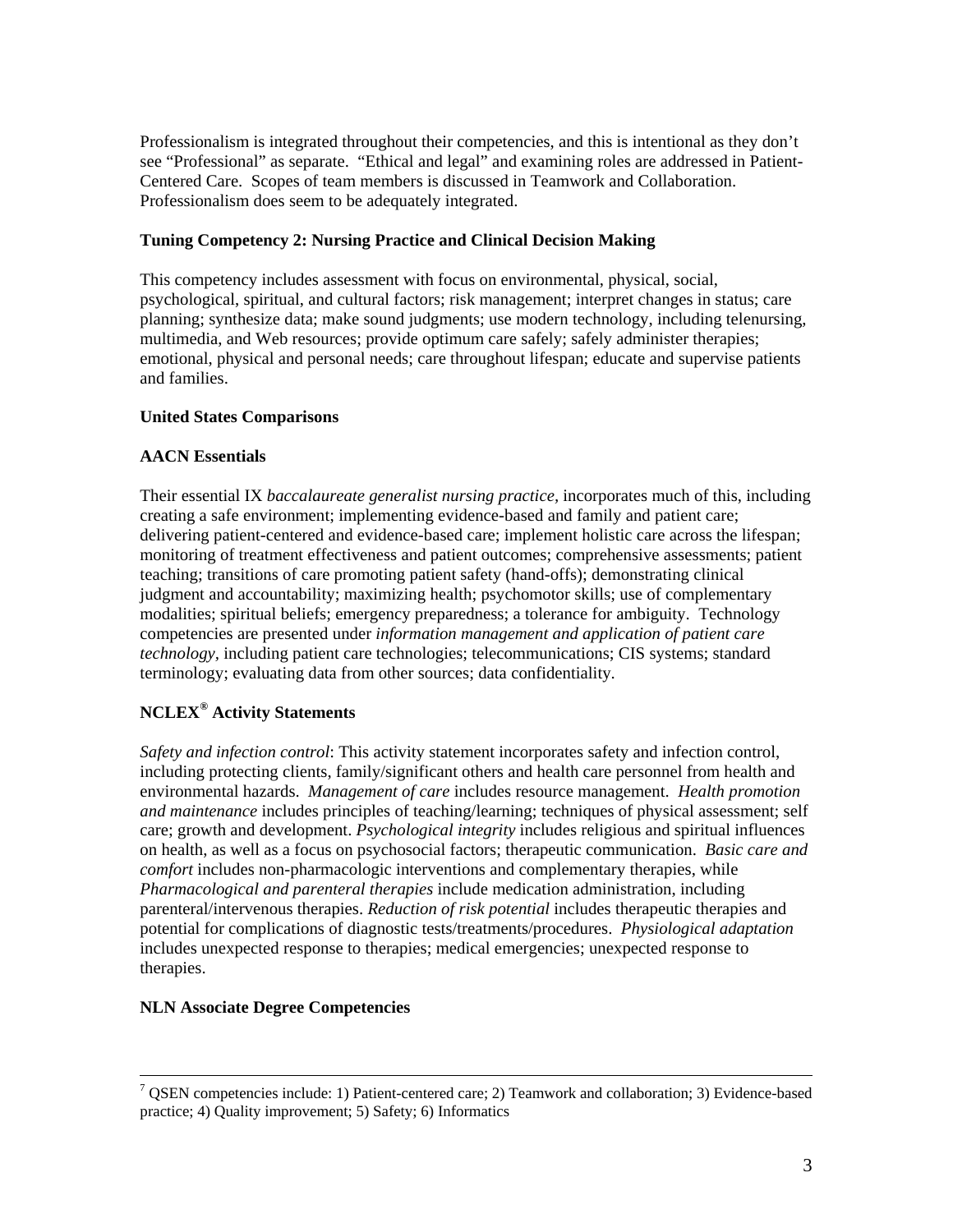*Professional behaviors:* Advocacy. *Communication:* Report and document assessments; utilize information technology. *Assessment:* This is a competency by itself, comprehensively identifying developmental, physical, psychosocial, cultural, spiritual assessments; assessing for changes in condition. *Clinical decision-making* identifies clinical judgments; utilizing data to make decisions; Evaluating condition; quality control and improvement; use of technology to make decisions. *Caring interventions:* competence with providing care; providing safe care; promote client dignity; consider values, customs and culture. *Teaching and Learning:* Providing family, patient, and assistive personal with education and evaluating and modifying plans accordingly. *Managing care:* using available resources and technologies.

## **QSEN Competencies**

*Patient-centered care:* Integrate understanding and multiple dimensions of patient-centered care, including physical and emotional comfort; consider patient/family/community preferences; information, communication and education; consider diverse cultural, ethnic and social backgrounds; *Teamwork and collaboration:* relating teamwork and authority to patient safety; assist patients and families to meet health goals. *Evidence-based practice:* Demonstrate knowledge of basic scientific processes; describe reliable sources for making decisions; role of evidence in clinical practice; clinical practice guidelines. *Quality improvement:* Describe processes for changing processes of care; systems of care. *Safety:* Examining human factors in safety; understanding safety-enhancing technologies and processes; understanding root cause analysis; understand patient safety initiatives and regulations. *Informatics:* Understand and use the technology skills essential for safe care, including computers, databases, and other technologies.

## **Tuning Competency 3: Knowledge and Cognitive Competences**

This competency addresses theories of practice; the uncertainty of practice; natural and life sciences; social, health and behavior sciences; ethical theory, law and humanities; technology and health care informatics; international and national policies; theories related to personal and professional development; research process.

## **AACN Essentials**

*Essential I:* A liberal education for baccalaureate generalist nursing practice includes integration from liberal education to nursing practice; synthesizing concepts and theories; skills of inquiry and analysis; communication theories; social and cultural theories; ethical reasoning, social justice; incorporating knowledge from a variety of disciplines; tolerance of ambiguity; lifelong learning. Other specific ones: *Essential II:* organizational and systems theory; design of safe systems; understanding of principles of quality improvement; knowledge of safety principles. *Essential III:* knowledge or scientific method and ethical considerations of research. *Essential IV:*  knowledge of telecommunications; informatics, and patient-care technologies; *Essential V:*  knowledge of health care policies, regulations, and political factors. *Essential VI.*  Interprofessional communication. *Essential VII:* knowledge of genetics, genomics, and environmental factors of health; knowledge of disaster principles; health promotion. *Essential VIII. k*nowledge of nursing history. *Essential IX.* growth and development theories; family and community theories; science of pharmacology.

## **NCLEX® Activity Statements**

*Management of care:* theories of management and ethical practice; *Safety and infection control:*  ergonomic principles; theories underlying safety and infection control. *Health promotion and*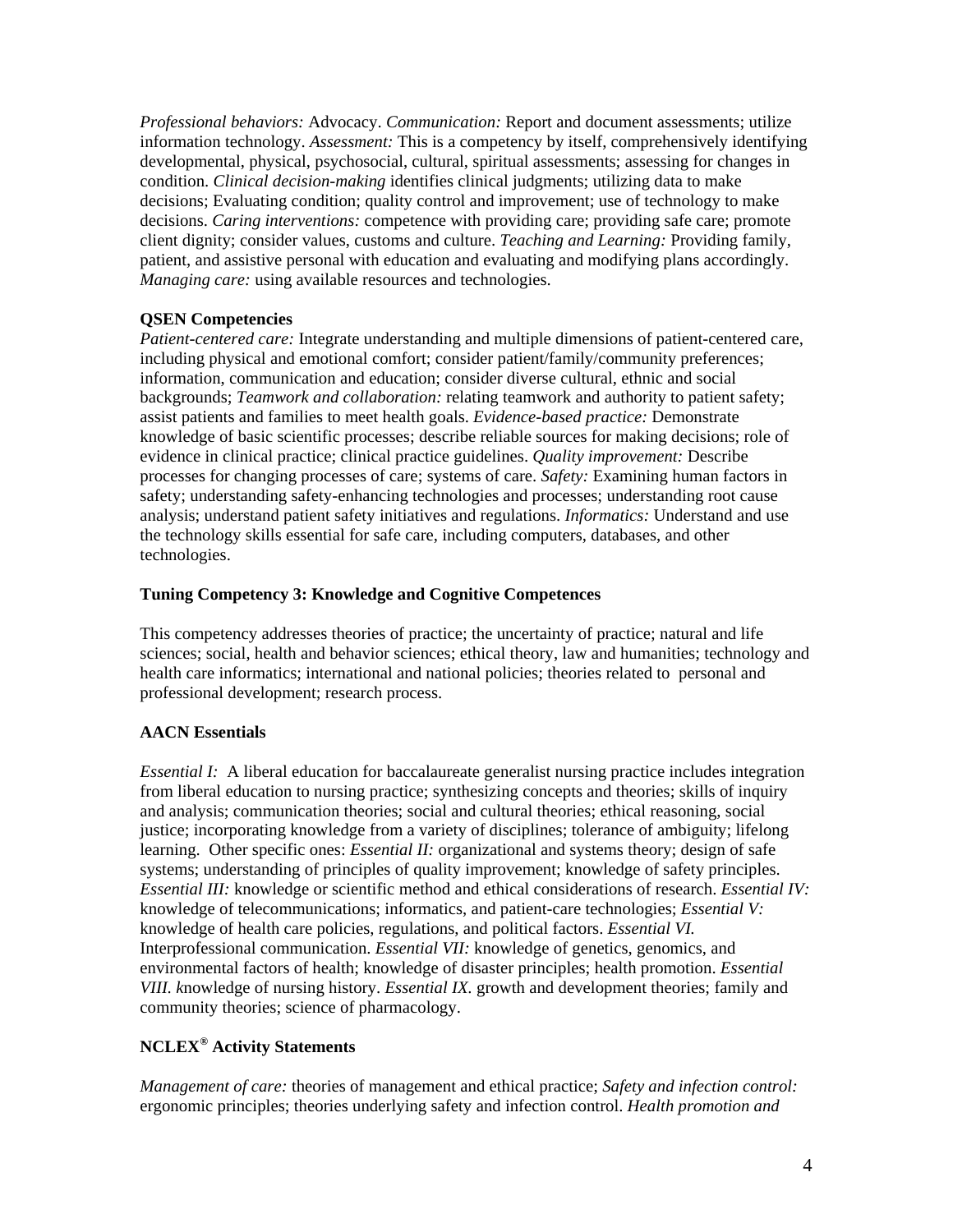*maintenance:* theories of aging and growth and development; family theory; principles of teaching and learning; primary care and health promotion. *Psychosocial integrity:* therapeutic communication theories; mental health concepts; social-cultural theories. *Basic care and comfort:*  physical sciences. *Pharmacological and parenteral therapies:* science of pharmacology and therapeutics; *Reduction of risk analysis:* science of risk management; systems theory. *Physiological adaptation:* natural sciences.

## **NLN Associate Degree Competencies**

*Professional behaviors:* ethical theory; law; social, economic and political theories; knowledge of regulations; professional development. *Communication:* theories of communication. *Assessment:*  developmental theory; understanding of natural sciences and psychosocial sciences; *Clinical decision-making:* scientific method and research process. *Caring interventions:* risk management theory; physical sciences; psychosocial sciences. *Teaching and learning:* principles of teaching and learning. *Collaboration:* interprofessional communication. *Managing care:* knowledge of informatics and technology; management theory; economic theories for health care.

## **QSEN**

*Patient-centered care:* community and family theory; communication and interprofessional communication theory; understanding of natural, psychosocial and cultural theories; knowledge of economic theories applied to health care; political, ethical, and legal theories; theories of nursing and nursing practice. *Teamwork and collaboration:* theories of management; systems theory; conflict resolution theory. *Evidence-based practice:* knowledge of scientific process and evidence-based practice. *Quality improvement:* Knowledge of measurement theories related to assessing quality care; change theory. *Safety:* principles and theories of safe design and safety technologies; risk management theory; knowledge of national policies and regulations. *Informatics:* knowledge of information systems; knowledge of systems management of care; understanding of computers, databases and related technologies as tools for care.

#### **Tuning Competency 4: Communication and Interpersonal Competences**

Communicates effectively with patients and families and allows them to express their concerns openly; advocates for patients and prevents abuse; uses counseling skills effectively; identifies and manages challenging behaviors; recognizes stress, tension and depression; provides emotional support; knows when other interventions are needed; health promotion and education activities; reports accurately, including technology.

#### **AACN Essentials**

*Essential I:* information technology; effective communication, including non-verbal, written, and verbal; advocacy and social justice. *Essential IV:* use information systems and communication devises; telecommunication technologies; clinical information systems to document interventions; data security. *Essential VI:* interprofessional communication and collaboration skills. *Essential V:*  advocate for consumers and the nursing profession. *Essential VII:* use behavioral change techniques; health counseling; information and communication technologies in preventive care; provide spiritually and culturally appropriate health promotion and prevention interventions. *Essential VIII.* communicate personal bias. *Essential IX.* communicate effectively with the health team, patient and patient network.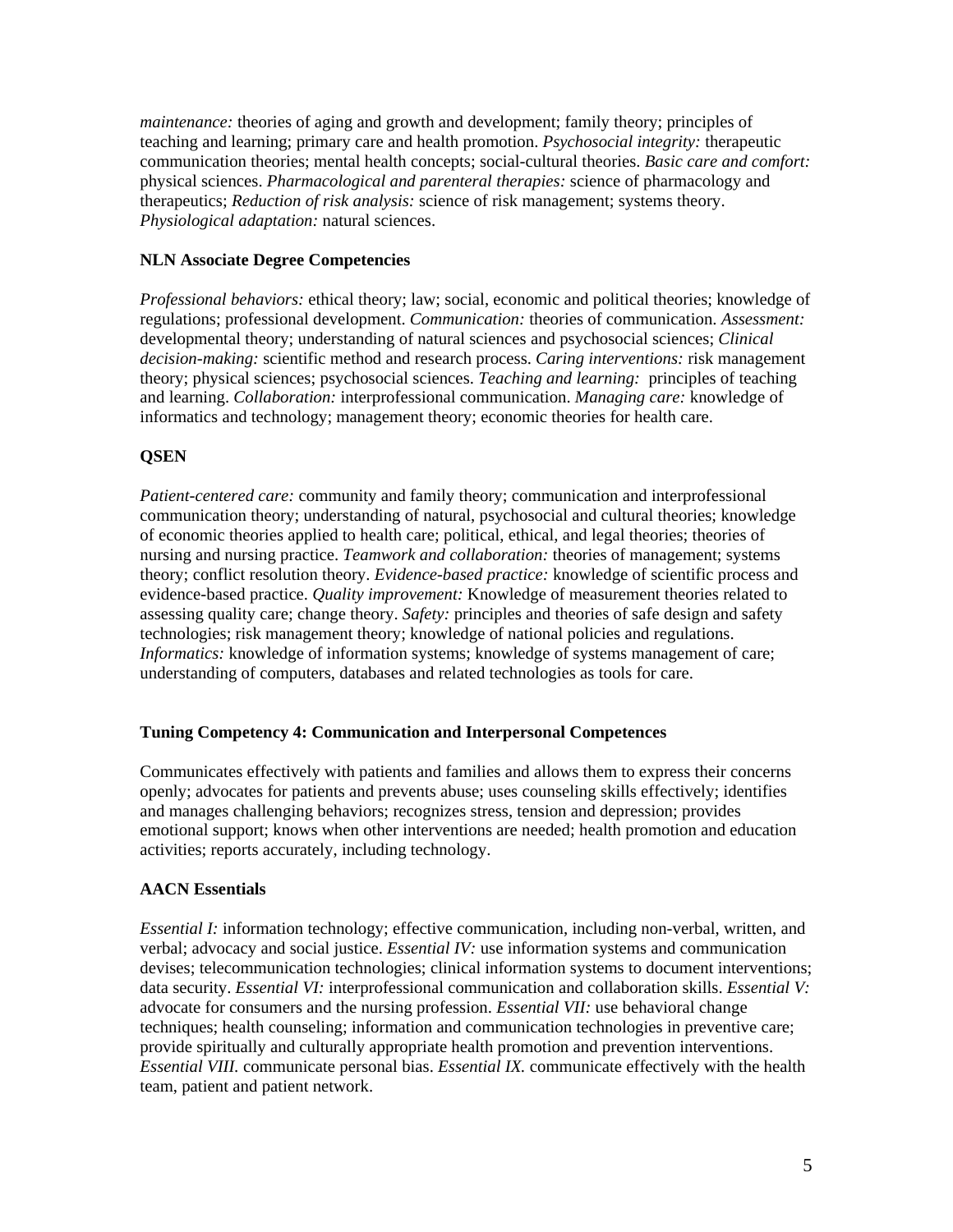## **NCLEX® Activity Statements**

*Management of care:* collaboration with interdisciplinary team; consultation; information technology; advocacy; referrals; staff education; client rights. *Safety and infection control:* injury prevention. *Health promotion and maintenance:* health promotion programs; health screening; high-risk behaviors; human sexuality; lifestyle choices; teaching/learning. *Psychosocial integrity:*  Abuse/neglect; behavioral interventions; chemical and other dependencies; coping mechanisms; mental health concepts; psychopathology; sensory/perceptual alterations; stress management; support systems; therapeutic communications and environment; unexpected body image changes.

## **NLN Associate Degree Competencies**

*Professional behaviors:* Advocate for client rights. *Communication:* utilize therapeutic communication with clients and support systems; communicate accurately and completely; utilized information technology; communicate within channels of communication. *Assessment:*  assess interaction patterns of clients and support systems; assess educational needs; assess client ability to access community resources. *Caring interventions:* provide safe psychosocial environment; assist adaptation to stressful events and changes in health status; support client and support system when making decisions; consider client values, customs, culture and/or habits. *Teaching and learning:* meeting education needs in health promotion. *Collaboration:* coordinate with client, support systems and health team; collaborate with health team to meet goals and to bring about fair solutions.

## **QSEN**

*Patient-centered care:* coordination and integration of care; information, communication and education; involvement of family and friends; examine barriers to active involvement of patients in their health care processes; describe ways to empower patients and families; effective communication; consensus building. *Teamwork and collaboration:* Analyze differences in communication styles among patients, families and members of the health team; analyze own communication style; resolving conflict. *Quality improvement:* give examples of tension between professional autonomy and system functioning. *Informatics:* contrast benefits and limitations of different communication technologies; recognized value of information technology in patient care; identify essential information that must be available in a patient database to support care.

#### **Tuning Competency 5: Leadership Management and Team Competencies**

Realize that patient care is achieved with a team approach; coordinate a team and delegate; communicate with peers and support staff; assess risk; evaluate and audit care; educate, facilitate and support students and other workers; understand resource management.

#### **AACN Essentials**

*Essential II:* Demonstrate leadership to implement and evaluate safety and quality improvement; use improvement methods to design and improve health care systems; cost effectiveness; participate in the development of imaginative and creative health care systems. *Essential III:*  collaborate in the collection, documentation and dissemination of evidence; learn how health care quality and safety measures are developed, validated and endorsed. *Essential IV:* Advocate for the use of new patient technologies for safe, quality care. *Essential V:* understand health care finance and the implications of system cost factors; compare major forms of reimbursement; *Essential VI:* compare roles and perspectives of the health care team; use interprofessional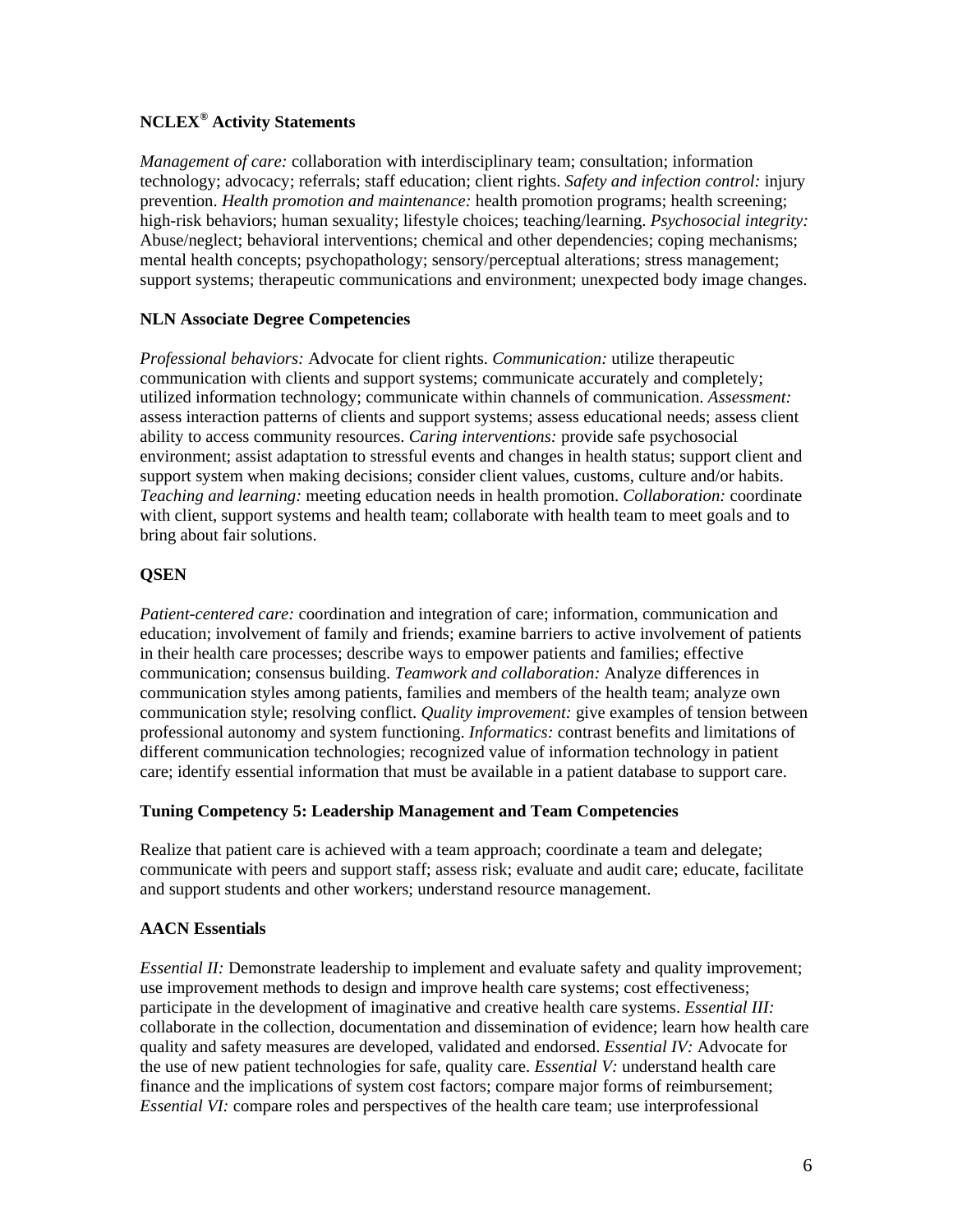communication and collaborative skills; negotiation; demonstrate teambuilding; advocate for safe and quality patient care as a member of the health team. *Essential VII:* collaborate with health care professionals to provide health promotion and injury prevention; clinical prevention with attention to effectiveness and cost effectiveness; use evaluation results to influence the deployment of resources and to promote health and prevent disease. *Essential IX:* Provide nursing care based on the evidence that contributes to safe and high quality patient outcomes; create a safe environment; manage care to maximize health;

# **NCLEX® Activity Statements**

*Management of care:* case management; delegation; supervision; client rights; resource management; performance improvement (quality improvement); establishing priorities. *Safety and infection control:* error prevention; home safety; handling hazardous and infectious materials; safe use of equipment; medical and surgical asepsis; reporting of incidents; use of safety devices. *Health promotion and maintenance:* principles of teaching/learning. *Psychosocial development:*  therapeutic communications; abuse/neglect. *Basic care and comfort:* assistive devices. *Pharmacological and parenteral therapies:* adverse effects/contraindications and side effects; expected effects/outcomes. *Reduction of risk potential:* monitoring conscious sedation; potential for complications; system specific assessments. *Physiological adaptation:* unexpected response to therapies.

## **NLN Associate Degree Competencies**

*Professional behaviors:* advocate for client rights; report unsafe practices of health care providers; demonstrate accountability for nursing care given by self and/or that delegated to others; recognize the economic forces on the delivery of health care. *Communication:*  communicate relevant, accurate and complete information in a clear and concise way; report and document assessments, interventions and outcomes. *Assessment:* assess response to interventions; assess ability to access available community resources; assess environmental factors; assess strengths, resources and needs of clients within context of their community. *Clinical decision making:* participate in quality control or improvement processes. *Caring interventions:* provide a safe physical and psychosocial environment for the client. *Teaching and learning:* provide assistive personnel with relevant instruction and support. *Collaboration:* coordinate decision making with the health care team; work cooperatively. *Managing care:* delegate and supervise; implement nursing strategies to provide cost efficient care.

## **QSEN**

*Patient-centered care:* coordination and integration of care; information, communication and education; examine how the safety, quality and cost-effectiveness of health care can be improved with involvement of patients and families; provide access to resources. *Teamwork and collaboration:* integrate the contributions of others who play a role in helping patient/family achieve health goals; assume role of team member or leader based on situation; communicate with team members to meet team needs; follow communication practices that minimize risks associated with handoffs; examine strategies to improve systems to support team functioning. *Evidence-based practice:* consult with experts before deciding to deviate from evidence-based protocols. *Quality improvement:* seek information about quality improvement projects in the care setting; recognize that nursing and other professions students are a part of the process and affect outcomes; participate in root cause analysis; use quality measures to understand performance; approaches for changing processes of care. *Safety:* examine human factors and other basic safety design principles; demonstrate effective use of strategies to reduce risk; describe a culture of